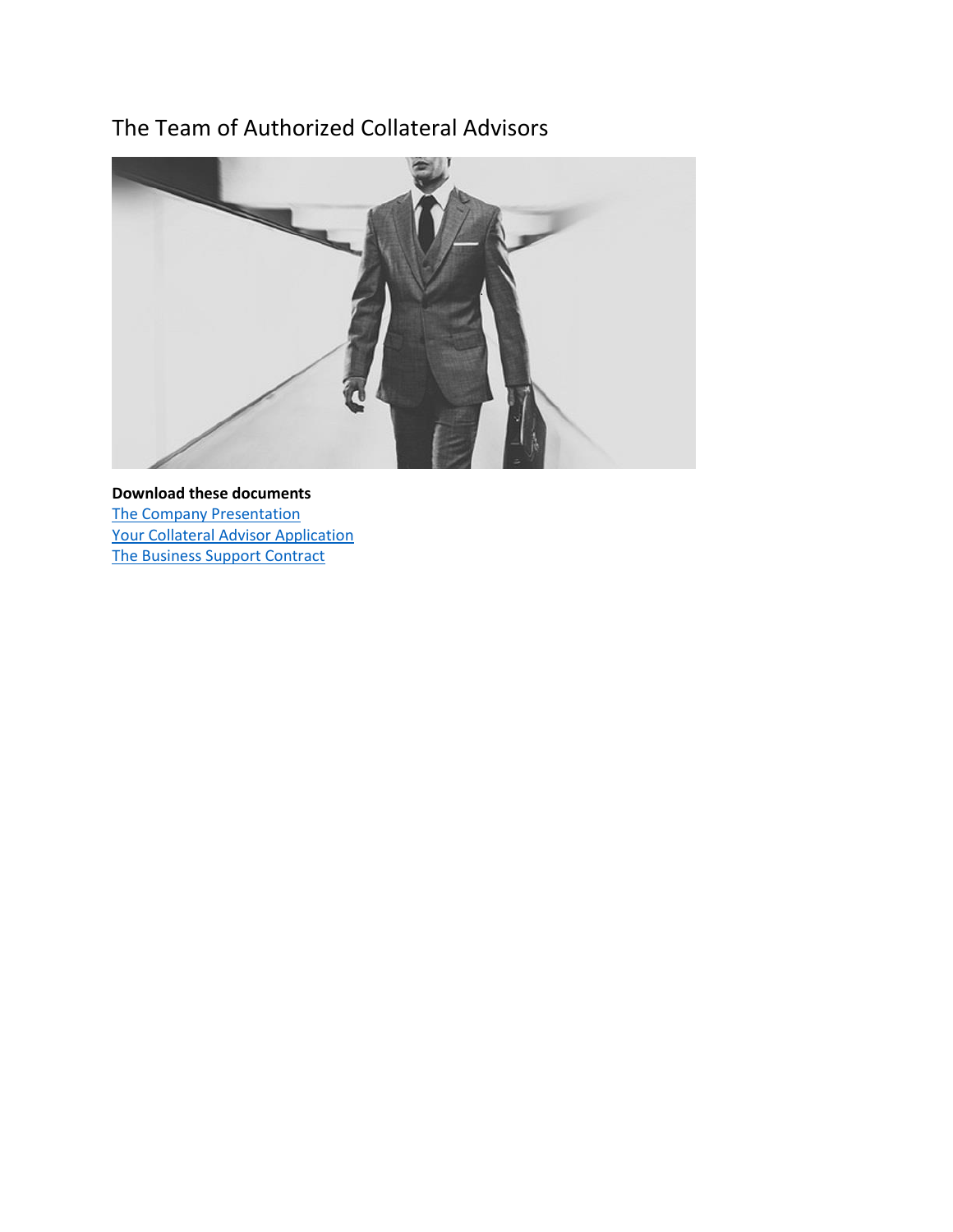# **Secure 1% plus 1% Commission, or even more online!**

Our strategy ensures that you will get your fair share in each transaction, regardless of if you are actively working with a client or only introduced him to us. Our contract terms guarantee your commission payment, and we will make sure that you will be paid for your efforts.

And this also works if you introduce another intermediary or agent to us! Irrevocably secure your rights to receive a commission for transactions with any of the potential clients and participate also in transactions of intermediaries you introduce! We enable instant Commission Confirmation online and this service is open to anybody qualified to work with us.

There is 1% (one) percent of consulting fees to be paid to the brokers on the side of the Facilitator, and the terms of our strategy will provide for 1% (one) percent commission for the client introducing party or parties. The actual client will be liable to pay 1% to the facilitator side brokers and 1% to the actual client introducing party or parties. This 1% can be negotiated with the actual client. If he or she is prepared to pay a higher commission, we will secure a higher commission for the client introducing side. If there are more people or entities registered to receive commission, the client-side introducer(s) will split this commission equally and we will make sure that the commission is being paid to the respective party or parties as it may apply.

You can secure your future commission also if you have not yet been officially appointment. Our Online Commission Confirmation also works if you have no official appointment yet. In that case you are permitted to enter up to 25 of your active contacts into the database to secure your commission on a potential transaction, no matter if you introduce a potential client, or a potential intermediary wishing to start working with us. But remember, you will have to already have an active business relationship with any of the parties that you enter in the Online Commission Confirmation system to validate the request and the confirmation.

This is a one level Commission Confirmation. The commission confirmation will be valid for one deal with the actual client, and it is valid for 365 days if a transaction with that contact (client or intermediary) materializes during that time. Upon a successful transaction, the commission confirmation will also renew for another year.

Verification of Commission Confirmation. Once a month you can request via email an updated list of all your contacts that are presently covered under the Commission Confirmation arrangements free of charge.

### **You can only secure commission on any of your own active contacts.**

The first thing you will have to do is to identify your active client or broker contact online to secure your commission. To set up your Commission Confirmation account online you will initially, and only once enter your own details into the online system. All following entries will count to your active and direct business contacts to secure your commission. Once you received your appointment certification to work as Authorized Collateral Advisor, you can enter even up to 250 contacts into our Online Commission Confirmation system.

[You will be able to get your commission confirmed online here!](https://elitespv.com/get-your-online-commission-confirmation-here/)